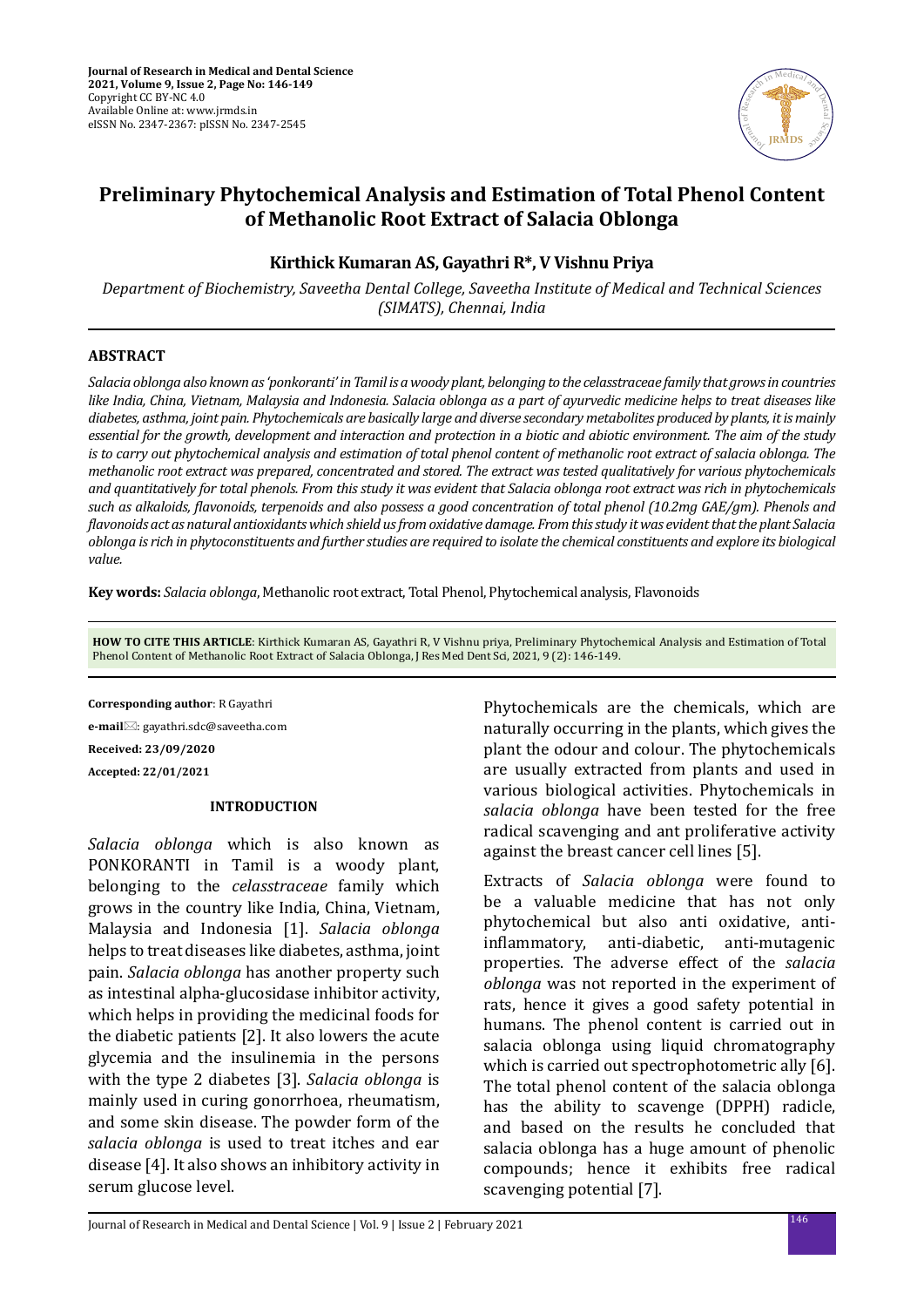In any plant, growth and development is governed by primary metabolites and secondary or the phytochemicals are usually involved in the protection and maintenance and also as biocatalyst. Secondary metabolism in plants yields secondary metabolites which are a basic source of various pharmaceuticals industries owing to its medicinal properties with a targeted function [8].

In recent years, there has been a global trend towards the use of natural sources as antioxidants, involved in drug therapy and also as functional foods. In such a prevailing situation, the potent knowledge about the phytochemicals and phenolic content would pave the way for establishing Salacia oblonga as a better source for therapeutics. Usage of methanolic root extract of the plant for the study distinguishes the present study from the prior studies. The aim of the study is to carry out phytochemical analysis and estimation of total phenol content of methanolic root extract of salacia oblonga.

### **MATERIALS AND METHODS**

# **Collection of Plant material**

The root of the plant Salacia oblonga was purchased from a herbal care and cure center, Chennai. The root was cut and dried in the sun.

# **Extract preparation**

The Sun dried root was blended into powder, sieved. About 80 grams was extracted with methanol (1: 5 w/v) at 25 degree celsius for 24 hrs. The collected extract was centrifuged at 8000 rpm for 15 minutes. Air dried, concentrated and stored in an airtight container at 4 degree celsius until further use. The phytochemicals such as alkaloids, flavonoids, terpenoids are quantitatively analysed. The total phenol content was quantitatively measured. Extracts were dissolved individually in dilute hydrochloric acid and filtered.

# **Phytochemical Analysis**

The phytochemical analysis was done qualitatively which involved the analysis of Phlobatannins, carbohydrates, flavonoids, carbohydrates, alkaloids and terpenoids using specific reagents.

# **Test for phlobatannins**

1 ml of sample and 2 ml of 5% concentrated hydrochloric acid was added and boiled for 5 minutes. Red colour deposition is observed indicating phlobatannins

### **Test for carbohydrates**

Fehling's test: 1 ml of sample and 2 ml of fehling's solution A and B was added and boiled for 3 minutes in a boiling water bath. Reddish brown precipitate was observed.

Benedict's solution: 1 ml of sample and 2 ml of Benedict's solution was added and boiled for 3 minutes in a boiling water bath. Reddish green or brown colour is formed.

### **Test for flavonoids**

1 ml of sample was taken and 1 ml of 5% liquid ammonia solution was added and mixed. Presence of flavonoids yields a yellow colour

# **Test for alkaloids**

2 ml of concentrated hydrochloric acid and 6 drops of hexane was added continuously to 1 ml of sample. 3 ml of picric acid was added. Creaming pale yellow colour is observed indicating alkaloid.

### **Test for terpenoids**

To 1 ml of sample, 5 ml of chloroform was added and mixed well and 1 ml of concentrated sulphuric acid was added. Red colour change is observed**.**

### **Test for Tannins**

To 5ml of the sample, a few drops of 0.1% Ferric chloride were added to 5ml of the extract. The presence of a blue black color or brownish green indicates the presence of Tannins.

### **Test for Diterpenes**

4-5 drops of copper acetate solution was added to the extract with mild stirring. Presence of diterpenes is confirmed by the formation of Emerald green color.

# **Total phenolic content**

Phenolic content is measured via Folin-Ciocalteu assay, an electron transfer based assay and gives us the reducing capacity which is expressed as the total phenolic content using Gallic acid as standard. 500 µL of various concentrations -depending on solubility or fractions of extracts in water was mixed with 2.5 mL of Folin-Ciocalteu reagent (0.2 N). After a few min 2 mL of  $\text{Na}_2\text{CO}_3$  solution (75 g/L) was added, after 120 min standing in dark, the optical density was determined at 760 nm. The total phenolic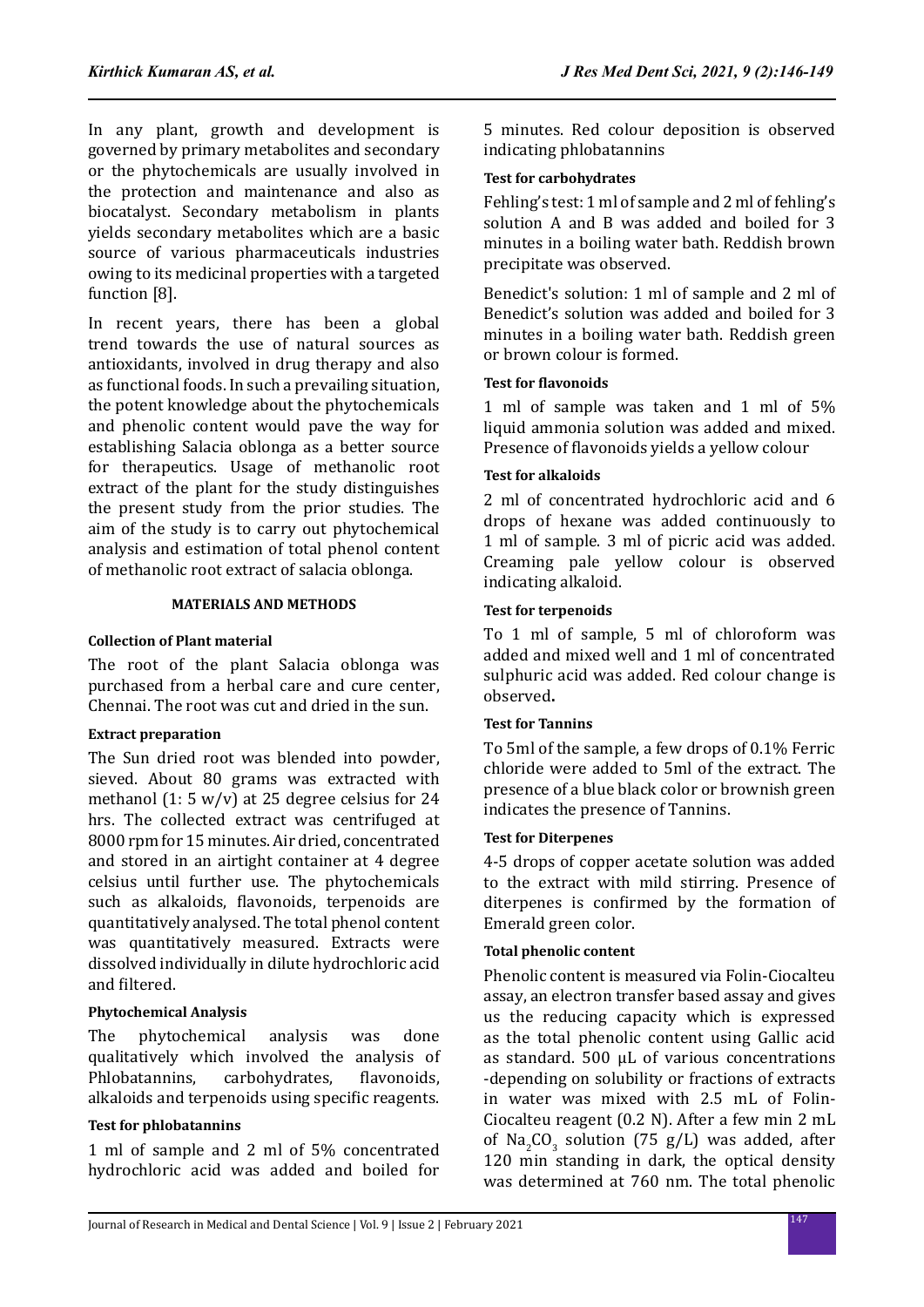contents were calculated and expressed as gallic acid equivalents (GAE), on the basis of the calibration curve of gallic acid.

C (GAE)=c X V/M

Where: c=Concentration determined from standard curve (mg/ml)

V=Volume used during the assay (ml)

M=Mass of the assay extract used (g) GAE in mg/g extract

#### **RESULTS AND DISCUSSION**

The presence of photochemical analysis is being indicated in (Table 1). There was presence of high levels of Flavonoids, phlobatannins, terpenoids, alkaloids in the methanolic extract of Salacia oblonga. The total phenolic content of Salacia oblonga was quantitatively analysed and was found to be 10.2 GAE/gm (Table 2).

From this study it shows that salacia oblonga has a higher content of alkaloids, terpenoids, phlobatannins. Alkaloids generally contain basic nitrogen atoms, which are naturally occurring organic compounds. Terpenoids basically show large and diverse chemicals produced by plants, it is mainly essential for the growth, development and interaction and protection in a biotic and abiotic environment [\[9\].](https://paperpile.com/c/CuADKi/HcbZ) Phytochemicals are the natural micronutrients which are being possessed by the plant .These plants provide micronutrients in a larger quantity .Phytochemicals play a vital role in fighting against various diseases such as diabetes mellitus, atherosclerosis, cancer etc. The phytochemicals include quercetin, phloridzin and chlorogenic acid all of which are strong antioxidants [6]. In the study done by G.K. Hughes, it shows that the family *Rutceae* which

**Table 1: Preliminary phytochemical screening (Qualitative screening).**

| Phytochemicals | Result  |
|----------------|---------|
| Phlobatannins  | $+ + +$ |
| Carbohydrates  | $^{++}$ |
| Flavonoids     | $+ +$   |
| Alkaloids      | $+ + +$ |
| Terpenoids     | $+ + +$ |
| <b>Tannins</b> | $^{++}$ |
| Diterpenes     |         |
|                |         |

**Table 2: Estimation of total phenol content.**

| S.no | <b>Plant extract</b>               | Concentration of mg<br>GAE/gm |
|------|------------------------------------|-------------------------------|
| 1    | Aqueous cladode extract of Opuntia | 10.2                          |
|      | dillenii                           |                               |

is an Australian origin showed a high content of alkaloids, and results in several principal structural groups [10].

In our present study, salacia oblonga reported to have a good concentration of flavonoids. Flavonoids such as quercetin are basically found in lesser concentration and it modifies the allergens, viruses and the carcinogens in the plants [11]. In the other study done by Lien Huong Huynh, *Limnophila aromatica* herb found in southeast asia, showed high phenolic content and high flavonoid content, which shows that *L.aromatica* is used in dietary application, and reduces the oxidative stress[\[12\].](https://paperpile.com/c/CuADKi/Vbxh) Phenolic compounds play a major role in the organoleptic characteristics, which includes the plantsderived foods and beverages, in which among them the flavonoids are present more in the group of plant phenolics [\[13\]](https://paperpile.com/c/CuADKi/XRk2). Herbal extracts with a good antioxidant and radical scavenging potential can be tested for its anticancer potential, as the prime reason that leads to cancer is the decrease in radical scavenging potential and oxidative damage.From this study it is evident that the salacia oblonga root extract is rich in phytochemicals and also possess a good concentration of total phenol. Salacia oblonga is used for treating gonorrhea, asthma, joint pain, obesity. Thus the extract can be used as a good antioxidant.

#### **CONCLUSION**

From this study it was evident that methanolic root extract of Salacia oblonga is rich in phytochemicals (alkaloids, flavonoids, terpenoids) and also possess a good concentration of total phenol (10.2mg GAE/gm). Which can be a potential source for chemotherapeutic compounds used in cancer therapy? Antioxidants act as a protective shield for various disorders which arise due to oxidative stress. Various types of extractions with different solvent and methods can be employed to explore the other phytochemicals as well. The extract can be utilized as a natural agent in various pharmaceutical preparations. Further studies are needed for the isolation and identification of bioactive agents and its molecular mechanisms.

#### **ACKNOWLEDGEMENT**

The authors would like to acknowledge the